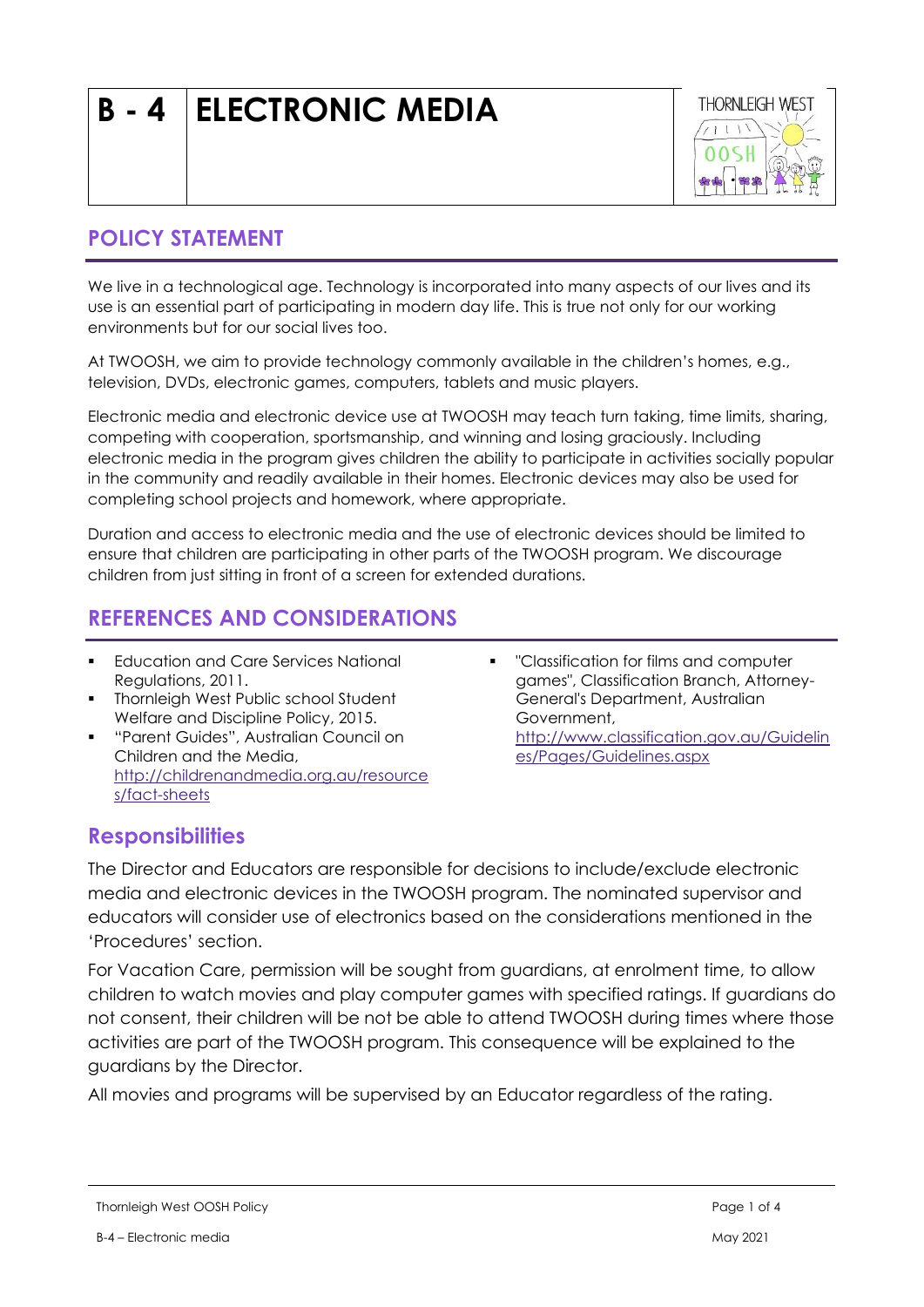#### **Classifications**

The Australian Government provides a classification system for movies (films) and computer games (see reference 2). Only movies and games with a 'G' or 'PG' rating will be permitted at TWOOSH. In addition, TWOOSH will comply with any age restrictions for movies and games reported on the packaging.

#### **TWOOSH Electronic Devices**

TWOOSH may provide electronic devices for programmed activities.

TWOOSH will use electronic devices that allows restriction of access to appropriate and acceptable electronic media (as defined by this policy), and activities programmed by educators.

Devices without features that enable restriction of access will not be provided by TWOOSH.

#### **Non-TWOOSH Electronic Devices**

i) Children are not permitted to bring or use their own electronic devices (with or without communication capabilities) to TWOOSH. Examples of these include personal mobile phones, tablets, laptops, and gaming devices. Children do not need these devices to provide emergency communication as the Director or Authorised Person can contact guardians directly.

ii) The nDirector may authorise an exception to (i) subject to a) a demonstrated necessity and agreed safeguards. Such exceptions will be communicated to all Educators, or b) when electronic devices form part of the programmed activities (eg if stipulated in the vacation care program).

iii) TWOOSH does not take responsibility for any lost, stolen or damaged non-TWOOSH electronic devices.

#### **Breaches**

If a child is in breach of this policy while using a TWOOSH or non-TWOOSH electronic device, the device will be confiscated and guardians will be informed. Continued misuse of electronic devices may result in suspension or cancellation of the child's position at TWOOSH.

### **PROCEDURES**

These procedures are owned by the Director.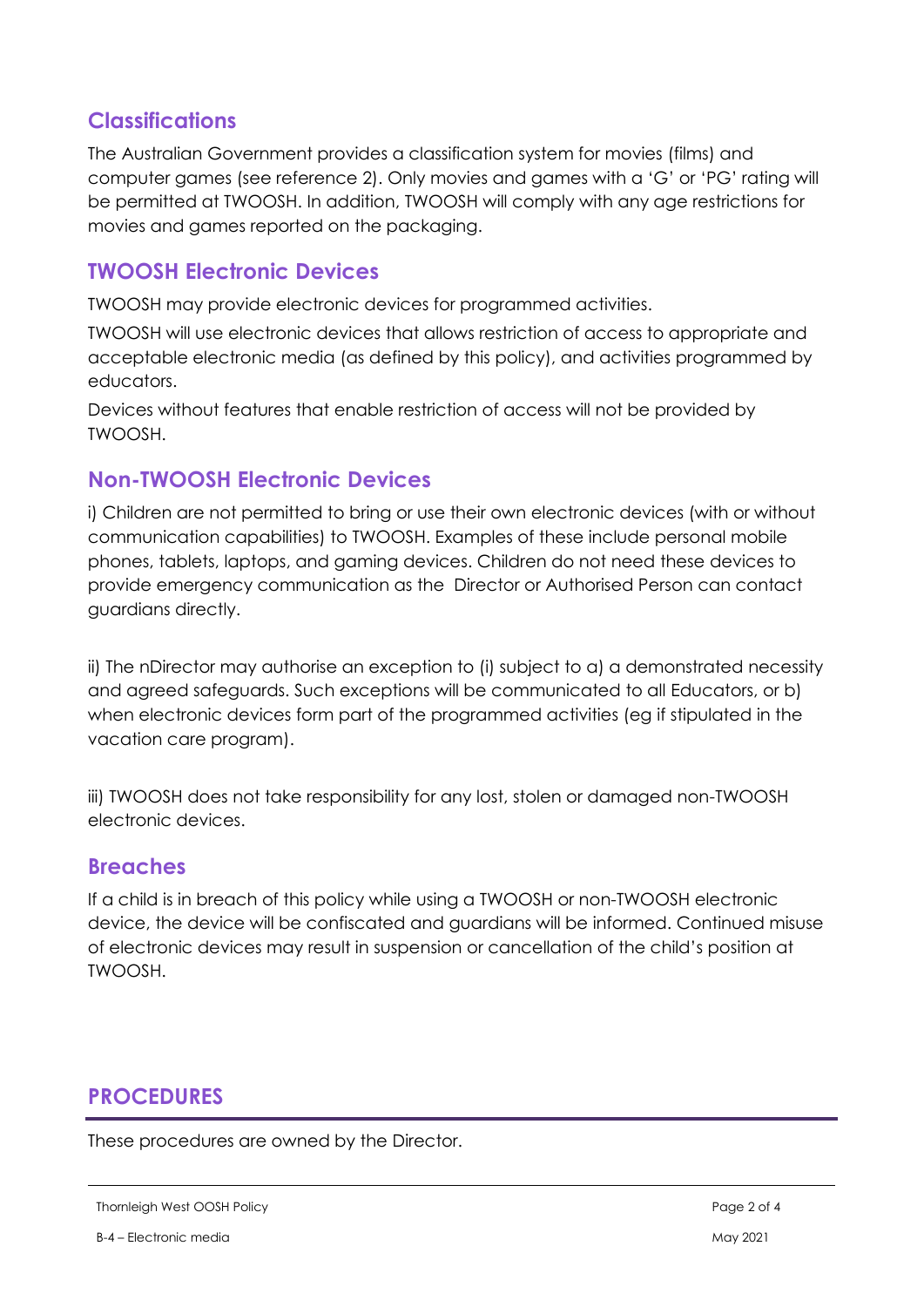Permission will be sought from guardians via enrolment forms to allow children to watch movies and play computer games with specified ratings.

Children will be encouraged to access electronic media and electronic devices in keeping with the stated principles of this policy. The Director and Educators consider health issues and the development of a variety of interests. Some factors that will be considered when making program decisions include:

- the weather (eg if it is too hot, cold or wet to be outdoors)
- the health, physiological and emotional states of the children (eg how tired the children are, how active the children have been)
- the balance of pace of activities (eg how active the children have been during the day, whether a calming influence is needed)
- the balance of time accessing electronic media and electronic devices
- the broader program objectives (eg if it can be used to extend or integrate current interests and events)
- the appropriateness of the content
- the academic merit of the content

Day to day decision making will be used by the Director and Educators to:

- limit commercial TV ads exposure, using ABC Network where possible
- program electronic media free times
- give preference to using DVDs, CDs and other electronic media where exposure to unfiltered ads and news updates are minimal
- live radio will not be used when children are present due to news and advertisements which may be inappropriate or covers sensitive issues.
- Supervise the use of ipads to limit exposure to advertisements and/or inappropriate content

TV use may be allowed during sporting broadcasts, or any broadcasts relevant to learning or current events in the world or community. Judgement will be made by educators as to whether the broadcast is appropriate for the age of the children. Educators will always be present during TV use.

### **TWOOSH Electronic Devices**

- Parental locks will be set on all TWOOSH-provided laptops and tablets, and inappropriate words and phrases are blocked from internet browsing using parental lock filters.
- Children will be allocated set times throughout the week to use these, in ten-minute blocks at a time per child. Staff will supervise this in the TWOOSH room.
- Any child caught using these devices inappropriately will be banned from further use, and parents notified. The nominated supervisor will decide on a time when they may be able to use them again.